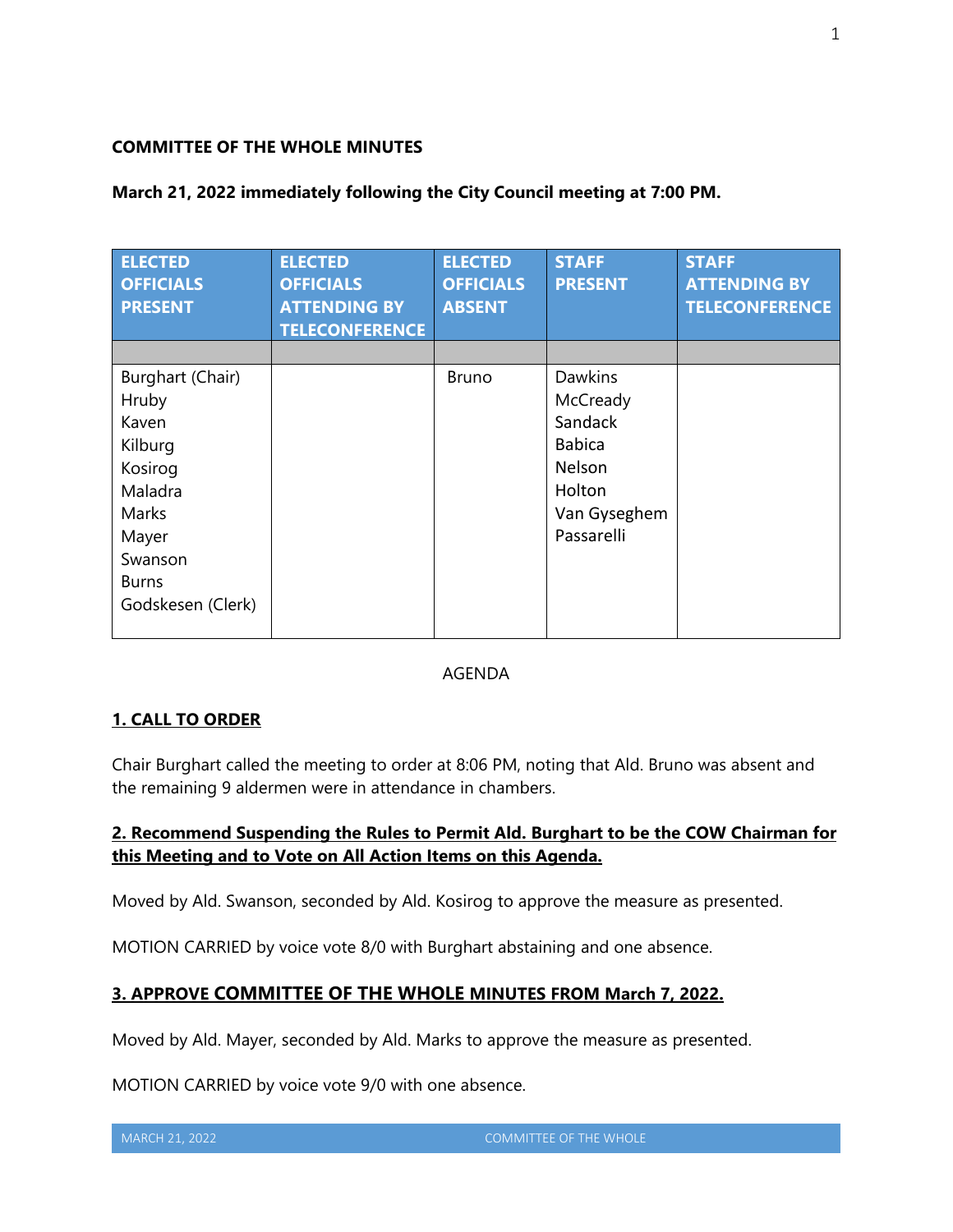### **4. Items of Business**

# **a. Consider Draft Ordinance Amending Title 2 (Public Safety Departments), Chapter 1 (Police Department) of the Geneva City Code.**

Moved by Ald. Marks, seconded by Ald. Maladra to approve the measure as presented.

In response to questions from Ald. Kilburg, Police Chief Passarelli described that the chain of command will remain as it is at present, that both of the current Commanders' titles will change to that of Deputy Chief, and in the absence of the Chief one of the Deputy Chiefs will assume command. There being no further questions or comments:

MOTION CARRIED by voice vote 9/0 with one absence.

# **b. Consider Draft Resolution Authorizing Annual Purchase of Distribution Transformers and Material through WESCO's Sourcewell Contract 121218WES as Presented.**

Moved by Ald. Swanson, seconded by Ald. Mayer to approve the measure as presented.

In response to a question from Ald. Kosirog about pricing for the new transformers, Superintendent Holton reported that the prices have at least doubled in price compared to prior years. The increased cost of components was cited as the reason. There being no further questions or comments:

MOTION CARRIED by voice vote 9/0 with one absence.

# **c. Consider Draft Resolution Authorizing a Contract with Stewart Spreading for the Disposal of Biosolids by Land Application in an Amount Not to Exceed \$22.47 per Cubic Yard.**

Moved by Ald. Mayer, seconded by Ald. Kosirog to approve the measure as presented.

Ald. Kilburg asked about potential liability to the city regarding the materials and transporting them. Superintendent Van Gyseghem noted that the biosolids do not contain any hazardous materials and not considered toxic. Adm. Dawkins added that the transport company is responsible for any issues during transit. There being no further questions or comments:

MOTION CARRIED by voice vote 9/0 with one absence.

**d. Consider Draft Resolution Authorizing a Contract with Hampton, Lenzini and Renwick, Inc. for 2022-2023 Completion of Wetlands Management Services for the Water Treatment Facility in an Amount Not to Exceed \$23,600.00.**